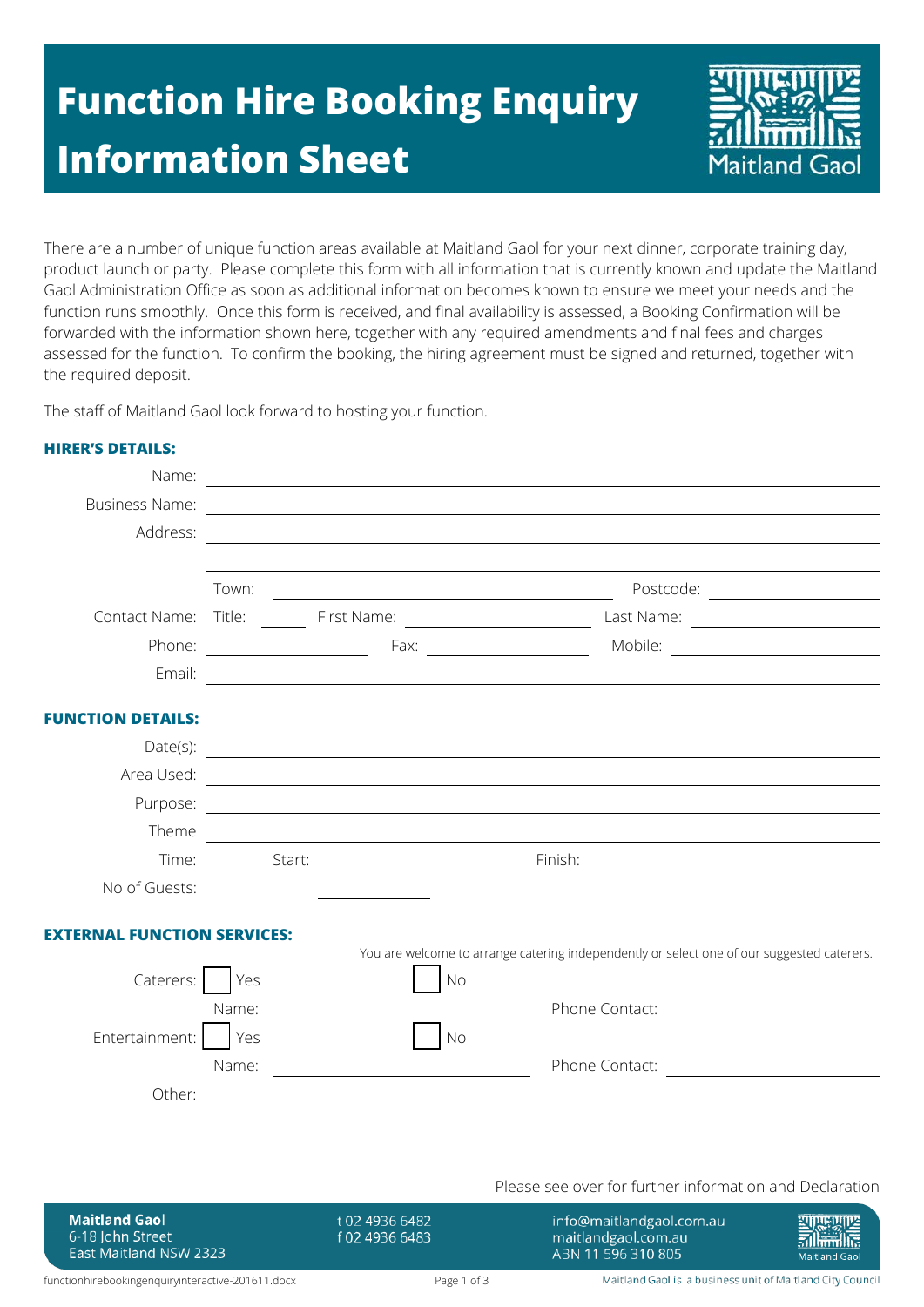| Gaol Tour:                                        | Yes                  | <b>No</b>                                           |                                                                                                            |                                                           |                                 |
|---------------------------------------------------|----------------------|-----------------------------------------------------|------------------------------------------------------------------------------------------------------------|-----------------------------------------------------------|---------------------------------|
|                                                   | Type:                |                                                     |                                                                                                            |                                                           | Time: $\qquad \qquad \qquad$    |
| Room Style:                                       |                      | Room set up style: (theatre, U shape, banquet etc.) |                                                                                                            |                                                           |                                 |
|                                                   |                      | Table type: (round, trestle etc.)                   |                                                                                                            |                                                           |                                 |
| Equipment/Services:                               | Tablecloths          |                                                     | Table centrepieces                                                                                         |                                                           |                                 |
|                                                   | White plastic chairs |                                                     |                                                                                                            |                                                           |                                 |
|                                                   | Other:               |                                                     |                                                                                                            |                                                           |                                 |
| <b>GENERAL CONDITIONS REQUIREMENTS:</b>           |                      |                                                     |                                                                                                            |                                                           |                                 |
| <b>Time Requests:</b>                             |                      |                                                     |                                                                                                            |                                                           |                                 |
| Extra Bump-in Time:                               | Yes                  | <b>No</b>                                           |                                                                                                            |                                                           |                                 |
| Extra Bump-out Time:                              | Yes                  | No                                                  |                                                                                                            |                                                           |                                 |
| <b>Naked Flame:</b>                               |                      |                                                     |                                                                                                            |                                                           |                                 |
| Candles:                                          | Yes                  | No                                                  |                                                                                                            |                                                           |                                 |
| Other Naked Flame:                                | Yes                  | No                                                  |                                                                                                            |                                                           |                                 |
| <b>Alcohol:</b>                                   |                      |                                                     |                                                                                                            |                                                           |                                 |
| Supplied to Patrons:                              | Yes                  | No                                                  |                                                                                                            |                                                           |                                 |
| Sold to Patrons:                                  | Yes                  | No                                                  |                                                                                                            |                                                           |                                 |
| Licence Granted:                                  | Yes                  | No                                                  |                                                                                                            |                                                           | (Copy to be supplied)           |
|                                                   |                      |                                                     |                                                                                                            |                                                           |                                 |
| <b>Security:</b><br>Security Required:            | Yes                  | No                                                  |                                                                                                            |                                                           |                                 |
| Arrangements:                                     |                      |                                                     |                                                                                                            |                                                           |                                 |
|                                                   |                      |                                                     |                                                                                                            |                                                           |                                 |
|                                                   |                      |                                                     |                                                                                                            |                                                           |                                 |
|                                                   |                      |                                                     | (Copy of agreement with security company to be supplied or additional charge if arranged by Maitland Gaol) |                                                           |                                 |
| <b>Insurance:</b>                                 |                      |                                                     |                                                                                                            |                                                           |                                 |
| Public Liability: Company:                        |                      |                                                     |                                                                                                            | Policy No.:                                               |                                 |
|                                                   |                      |                                                     |                                                                                                            |                                                           | (Copy of policy to be supplied) |
| <b>SPECIAL REQUESTS:</b>                          |                      |                                                     |                                                                                                            |                                                           |                                 |
| Details:                                          |                      |                                                     |                                                                                                            |                                                           |                                 |
|                                                   |                      |                                                     |                                                                                                            |                                                           |                                 |
|                                                   |                      |                                                     |                                                                                                            |                                                           |                                 |
|                                                   |                      |                                                     | Please see over for further information and Declaration                                                    |                                                           |                                 |
|                                                   |                      |                                                     |                                                                                                            |                                                           |                                 |
|                                                   |                      |                                                     |                                                                                                            |                                                           |                                 |
| <b>Maitland Gaol</b><br>6-18 John Street          |                      | t 02 4936 6482<br>f 02 4936 6483                    | info@maitlandgaol.com.au<br>maitlandgaol.com.au                                                            |                                                           |                                 |
| East Maitland NSW 2323                            |                      |                                                     | ABN 11 596 310 805                                                                                         |                                                           | Maitland Gaol                   |
| functionhirebookingenquiryinteractive-201611.docx |                      |                                                     |                                                                                                            | Maitland Gaol is a business unit of Maitland City Council |                                 |

**GAOL SUPPLIED ADDITIONAL FUNCTION SERVICES:**